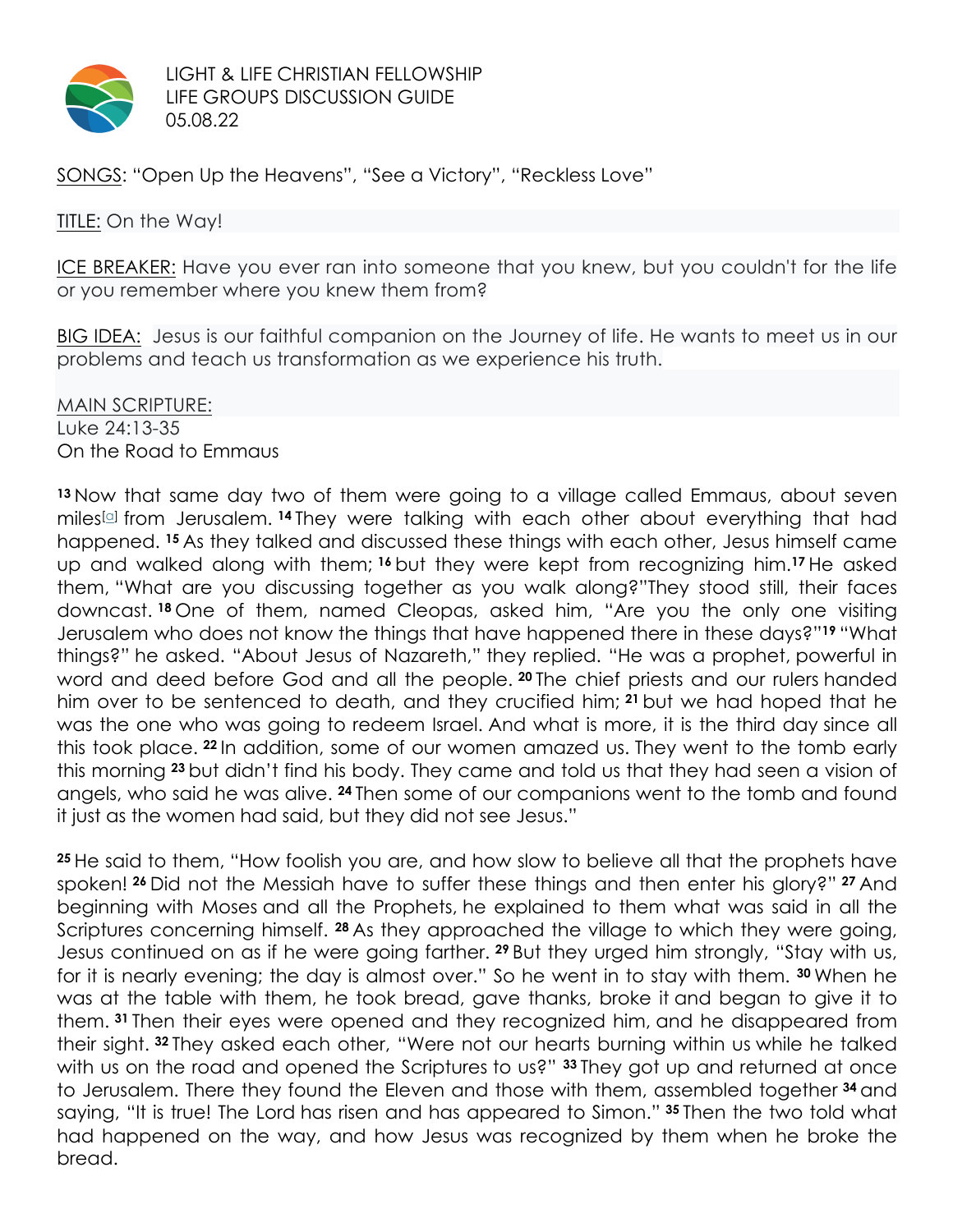# OPENING THOUGHTS:

Two Problems Presented in Two Disciples:

ASSUMPTION / Nature of Speech - Our speech is so indicative of the condition and comprehension of the heart. The Lord's words to the religious Pharisees teaches us something that is true for all men. He said, "You brood of vipers, how can you, being evil, speak what is good?" Then note what He said, "For the mouth speaks out of that which fills the heart" (Matt. 12:34). "Are exchanging" is from the Greek verb, antiballw, which, in this context, carries the idea of "to throw back and forth like a ball as in a game." The point is, when our words are not anchored in the Word, in the viewpoint of God, and do not stem from an awareness of His presence, the end result, regardless of how sincere we are, is that we often just play games with words like a ball we throw back and forth. Like a lot of people, they were probably proud of their opinions and they were exchanging ideas, experiences, feelings, fears, and probably doing some grumbling as well. Their words simply could not comfort them and in essence, they were pooling their ignorance. As a result, "… they stood still, looking sad," or lit., "with sad, sullen or gloomy faces (or expressions)."

PERCEPTION / Lack of Sight (SPIRITUALLY BLIND)- Their condition (the lack of perception and comprehension) was a product of their neglect of God's truth in some way. This is evident from the following: "Foolish" is the Greek anoetos, which literally means, "without understanding," but it generally carries a sense of blame. It has a moral as well as an intellectual sense, and the use of this word suggests their condition was a product of their own indifference and self-reliance. Unlike the Bereans of Acts 17:11, they had failed to search the Scriptures regarding the things the Savior had taught them. In the Old Testament a fool is one who is not only without God's wisdom, but he is one who is without it because he thinks he does not need it or because his values and priorities, being all wrong, cause him to neglect it

### MAIN POINTS IN TEACHING:

Encounters with Jesus Leads to transformation:

- Transformation of Sight Their eyes were opened and they recognized him. As they spend time with Jesus through the teaching of the word they saw Jesus for who he really was
- Transformation of Speech Didn't our hearts burn within us. Thermometer vs. **Thermostat**

What happens when we encounter Jesus in the Word?

- Regeneration Because of the sinful world that we live in, and the sin that lives in us. God's truth is hidden from us, we are lost!
- Spirituality Indwelling of the Holy Spirit. Practice confession and faith
- Discipline rule out personal prejudiced or preconceived ideas (2 Timothy 2:15)
- Growth You don't stay a baby Hebrews 5:11-6:1
- Dependance Talking time and making an effort to to Listen (Talk about the difference between hearing and listening) The Igniter of the Heart

Impact of their/our time with Jesus

- Restoration v.33 (a) They got up and returned at once
- Community v. 33 (b) There they found the Eleven and those with them, assembled together